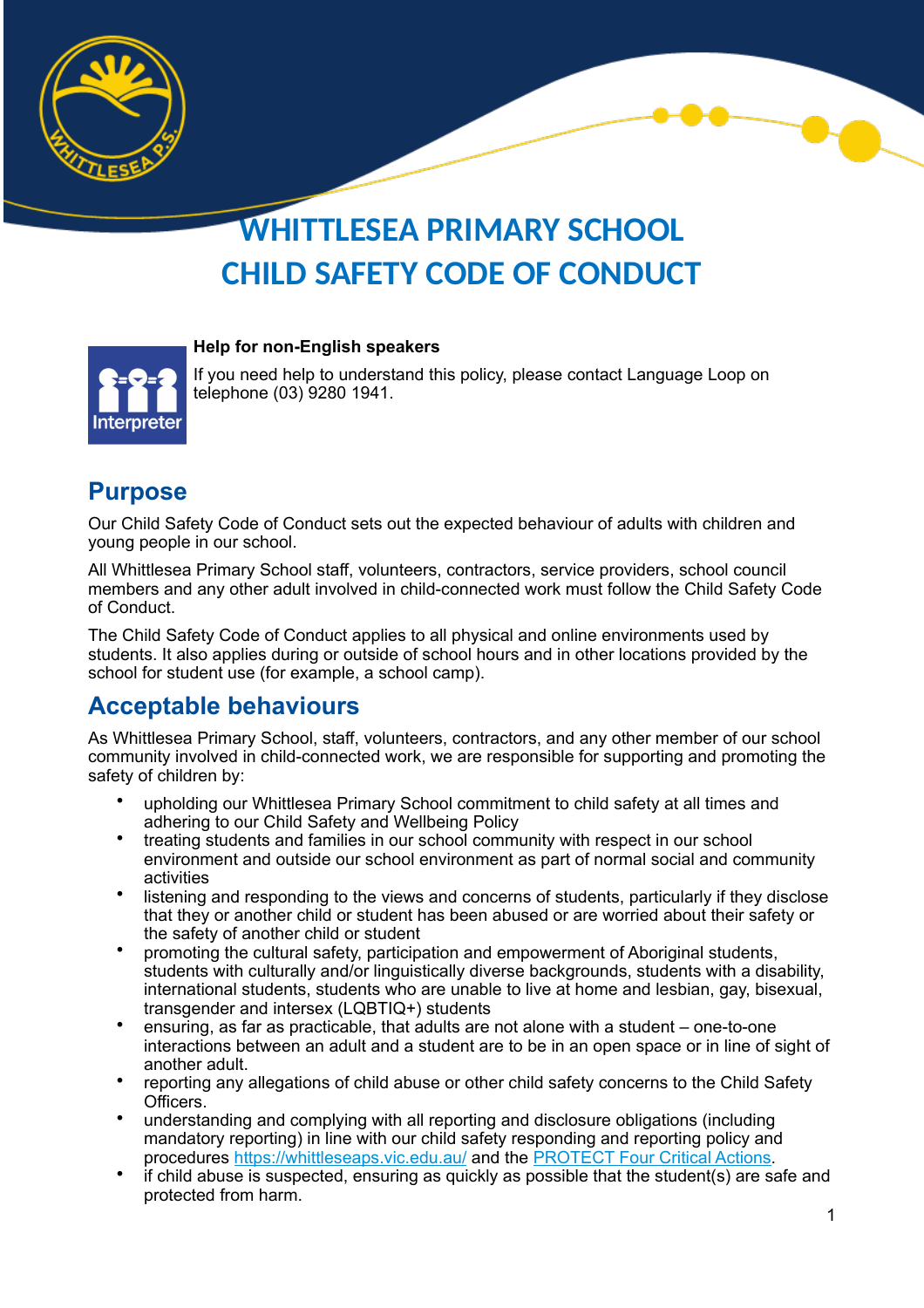### **Unacceptable behaviours**

As Whittlesea Primary School, staff, volunteers, contractors and member of our school community involved in child-connected work we must not:

- ignore or disregard any concerns, suspicions or disclosures of child abuse or harm
- develop a relationship with any student that could be seen as favouritism or amount to 'grooming' behaviour (for example, by offering gifts)
- display behaviours or engage with students in ways that are not justified by the educational or professional context
- ignore an adult's overly familiar or inappropriate behaviour towards a student
- discuss intimate topics or use sexualised language, except when needed to deliver the school curriculum or professional guidance
- treat a child or student unfavourably because of their disability, age, gender, race, culture, vulnerability, sexuality or ethnicity
- communicate directly with a student through personal or private contact channels (including by social media, email, instant messaging, texting etc) except where that communication is reasonable in all the circumstances, related to schoolwork or extra-curricular activities or where there is a safety concern or other urgent matter
- photograph or video a child or student in a school environment except in accordance with the [Photographing, Filming and Recording Students policy](https://www2.education.vic.gov.au/pal/photographing-students/policy) or where required for duty of care purposes
- consume alcohol against school policy or take illicit drugs in the school environment or at school events where students are present
- have contact with any student outside of school hours except when needed to deliver the school curriculum or professional guidance and parental permission has been sought.

#### **Breaches to the Child Safety Code of Conduct**

All Whittlesea Primary School staff, volunteers, contractors and any other member of the school community involved in child-connected work who breach this Child Safety Code of Conduct may be subject to disciplinary procedures in accordance with their employment agreement or relevant industrial instrument, professional code or terms of engagement.

In instances where a reportable allegation has been made, the matter will be managed in accordance with the Department of Education and Training Reportable Conduct Scheme Policy and may be subject to referral to Victoria Police.

All breaches and suspected breaches of the Whittlesea Primary School Child Safety Code of Conduct must be reported to the principal and assistant principal.

If the breach or suspected breach relates to the principal, contact the assistant principal or the wellbeing leader.